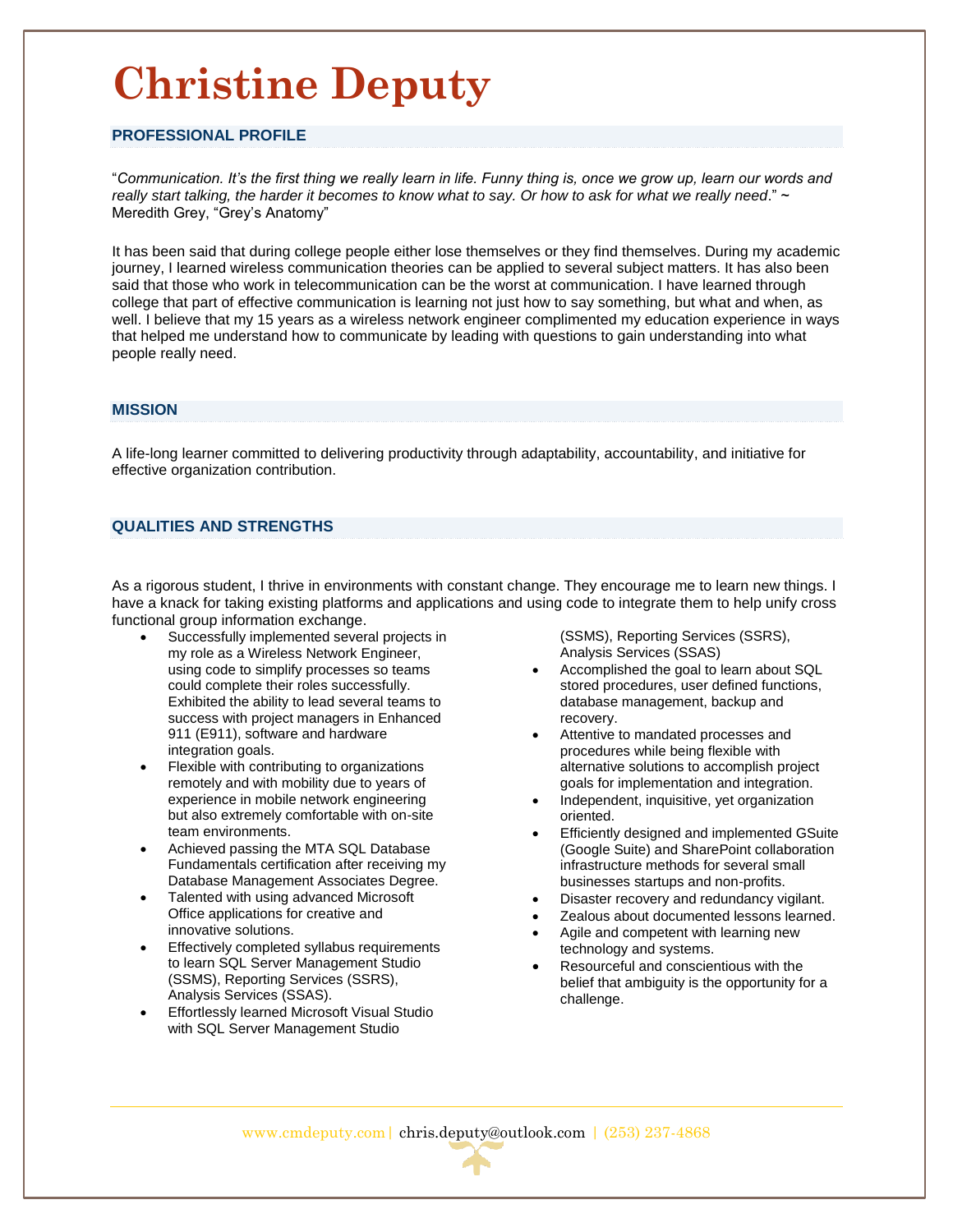# **Christine Deputy**

**Career Accomplishments**

## **INFORMATION TECHNOLOGY SPECIALIST, STATE OF WASHINGTON DEPARTMENT OF ENTERPRISE SERVICES**

Interpreted stakeholder needs to validate that it aligned with the Project Management team for the DirectSmile Digital Storefront end-product design and implementation using Adobe InDesign, HTML5, CSS, and JavaScript. Participated in the process of verifying the end user product usability against what was delivered to help the team meet the goal of an ideal customer experience.

Streamlined team communication processes by implementing Airtable, Trello, and Podio as interim solutions for the teams to communicate and collaborate with real-time information.

## **ASSOCIATE PROJECT MANAGER, WESTOWER COMMUNICATIONS**

Researched, coordinated and implemented power redundancy needs for a large telecommunication fulfillment company to maintain business continuity efforts.

### **INTERNAL PROJECT MANAGEMENT/INSTALLATION TECHNICIAN, WIRELESSWERKS**

Arranged, organized, configured and integrated wireless communication equipment during upgrades, installations, and the decommissioning of Global System for Mobile (GSM) and Universal Mobile Telecommunications System (UMTS) network nodes through command line interfaces (CLI) and graphical user interfaces (GUI) using various TL1 commands and various propriety mobile vendor programming languages. Additionally, responsible for coordinating team deployment while offering interim collaboration solutions using Google Apps and cloud solutions to solve project challenges.

### **FIELD SUPPORT ENGINEER, SONUS NETWORKS**

Performed UNIX system administration and script functions to upgrade and integrate mobile wide area network (WAN) and local area network (LAN) equipment.

### **NETWORK ENGINEER, AT&T MOBILITY**

Monitored, regulated, calibrated and analyzed network node trouble in the Wireless Network Control Center for national Nortel wireless mobile switches. Responsible for analyzing and coordinating with team members to streamline network outage processes, assisted outage management teams with critical information to help facilitate effective time to repair. Eventually transitioned to a higher-level functioning group to assist with higher level network operation goals to contribute to the organization need to overhaul Operations process and procedures in trouble resolution.

\***NOTE:**\* For a visual timeline, please visit http://vizualize.me/cdeputy

## **EDUCATION**

### **Pierce College—Database Administration Associates Degree**

- Information gathering through unobtrusive methods
- Agile modeling and prototyping using various tools such as NinjaMock and Visio
- Created dataflow diagrams
- Generated process specifications and structured decisions
- Systems Analysis
- Determined the scope of the project

www.cdeputy.com| chris.deputy@outlook.com | (253) 237-4868